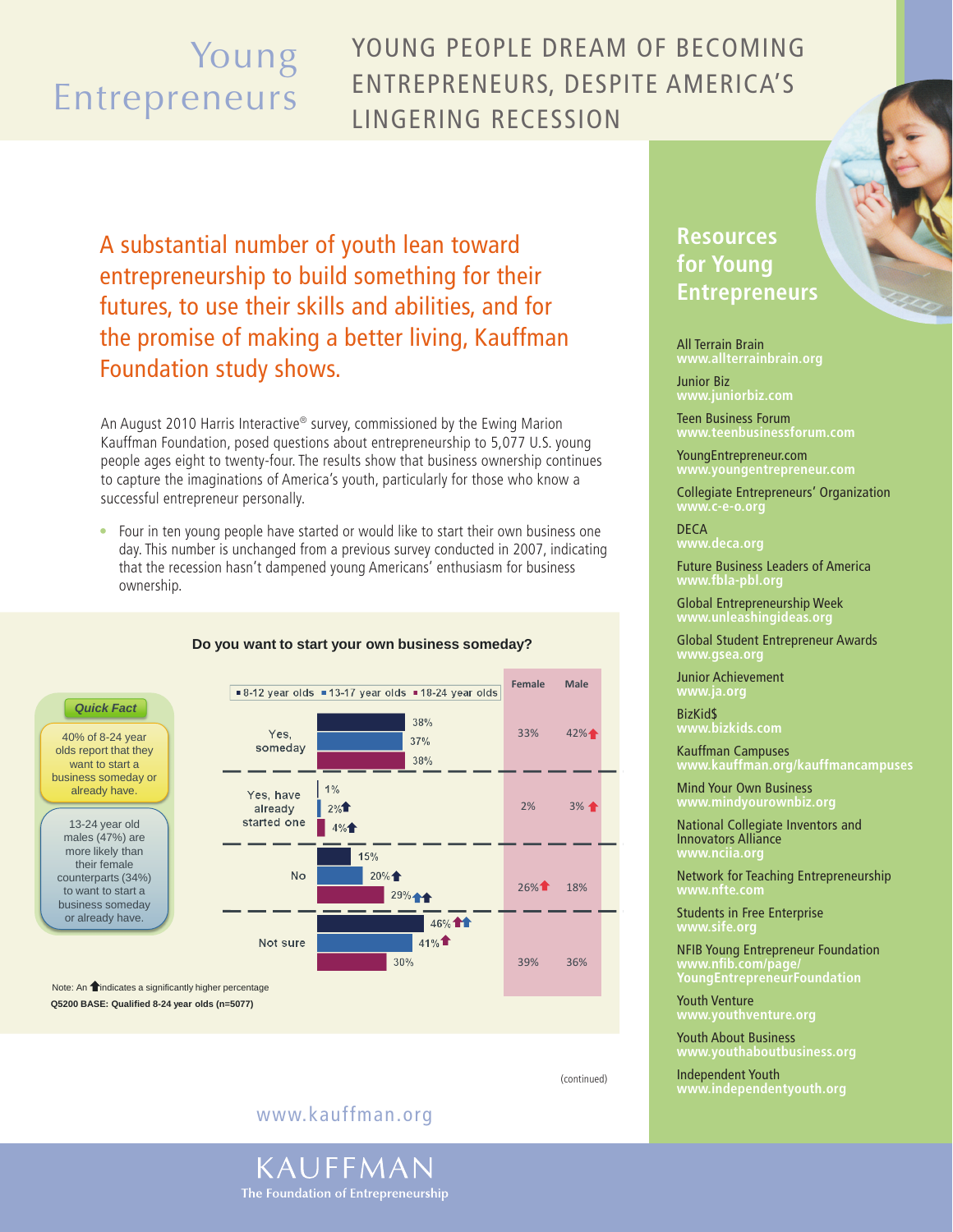• Existing business owners have significant influence: Of the young people who know an entrepreneur personally, 46 percent want to start or already have started a business. Of those who don't personally know a business owner, 31 percent want to start or already have started a business.



#### **Do you want to start a business of your own someday?**

- Nearly six in ten tweens (58 percent) and teens (59 percent), and even more young adults (66 percent), know someone who has started a business. Most often the people they know who have started a business are parents or another family member.
- • Twenty-nine percent of young adults—those in the 18- to 24-year-old group—know a friend who has started a business.
- Males (45 percent) are more likely than females (35 percent) to want to start, or already have started, a business.
- Regardless of whether or not they know a business owner, earning a lot of money is the primary reason (26 percent) why youth overall want to start businesses. This reason is highest for tweens and teens (36 percent and 29 percent, respectively). On the other hand, building something for the future is 18- to 24-year-olds' main reason for wanting to start a business (20 percent).

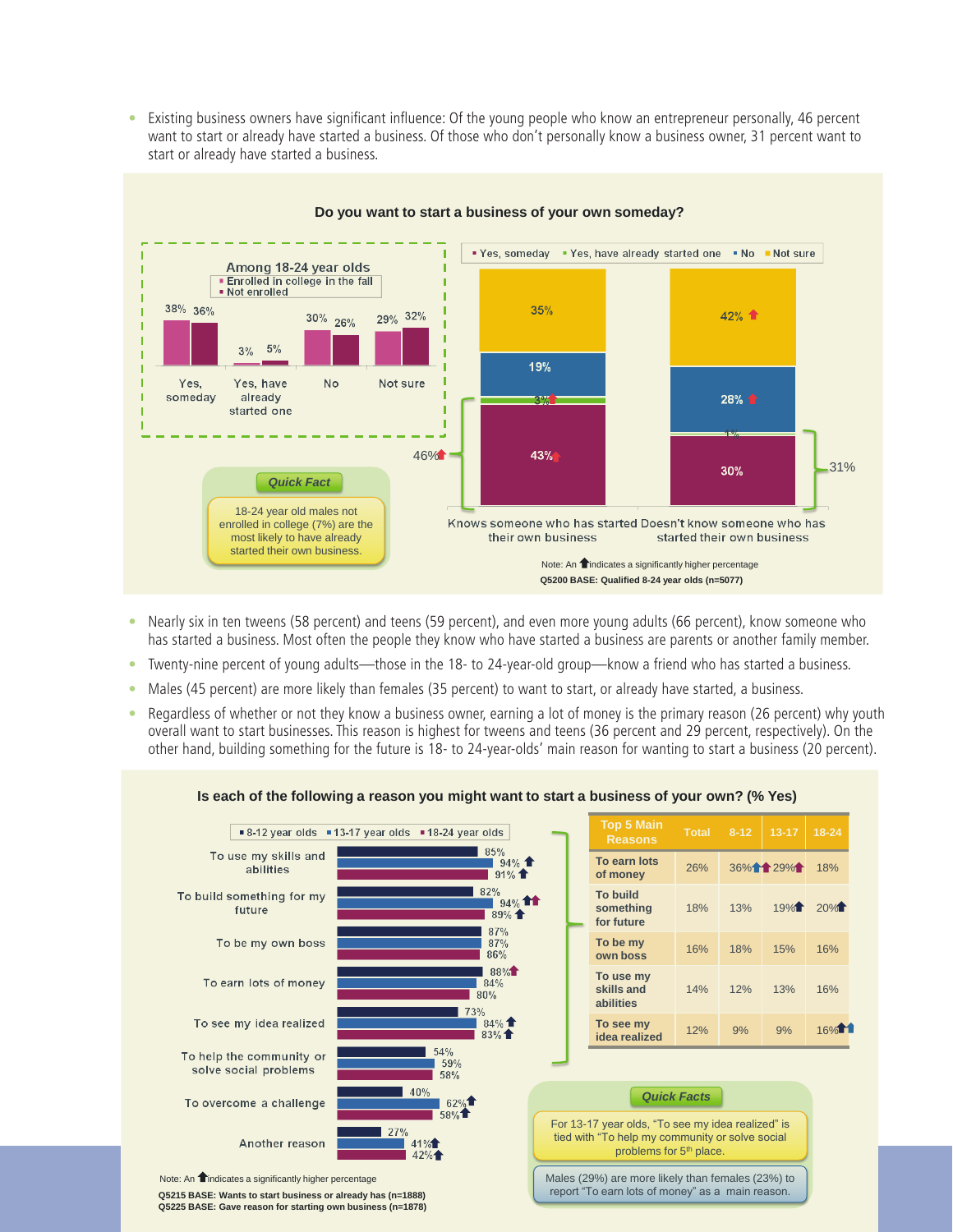- Seventy-five percent of the 8- to 12-year-olds, 62 percent of the 13- to 17-year-olds, and 62 percent of the 18- to 24-year-olds agree that they can successfully start their own business if they work hard.
- Nearly half (48 percent) of youth who want to or have started a business, and almost one-third (31 percent) who know a business owner, are more likely than other youth to say that starting a business is more desirable than other careers.



- Youth who have interest in starting a business of their own would seek information first from someone who has started a business (65 percent). Among all youth, 60 percent of the 8- to 12-year-olds, 63 percent of the 13- to 17-year-olds, and 64 percent of the 18- to 24-year-olds would seek out entrepreneurs for information about starting a business.
- In addition to reaching out to business owners for information, a majority of teens and young adults would utilize online research (63 percent and 64 percent, respectively), while tweens would turn to family members (65 percent).
- Youth who want to start a business or have done so (63 percent) or youth that know a business owner (55 percent) are more likely than others to agree that their education has helped them understand the role of business owners in the economy.



### **How much do you agree or disagree with the following statements? My education has… (% Agree) (% Agree)**

Note: An **indicates a significantly higher percentage** 

Q5260 BASE: Qualified High school or College students (n=2598)